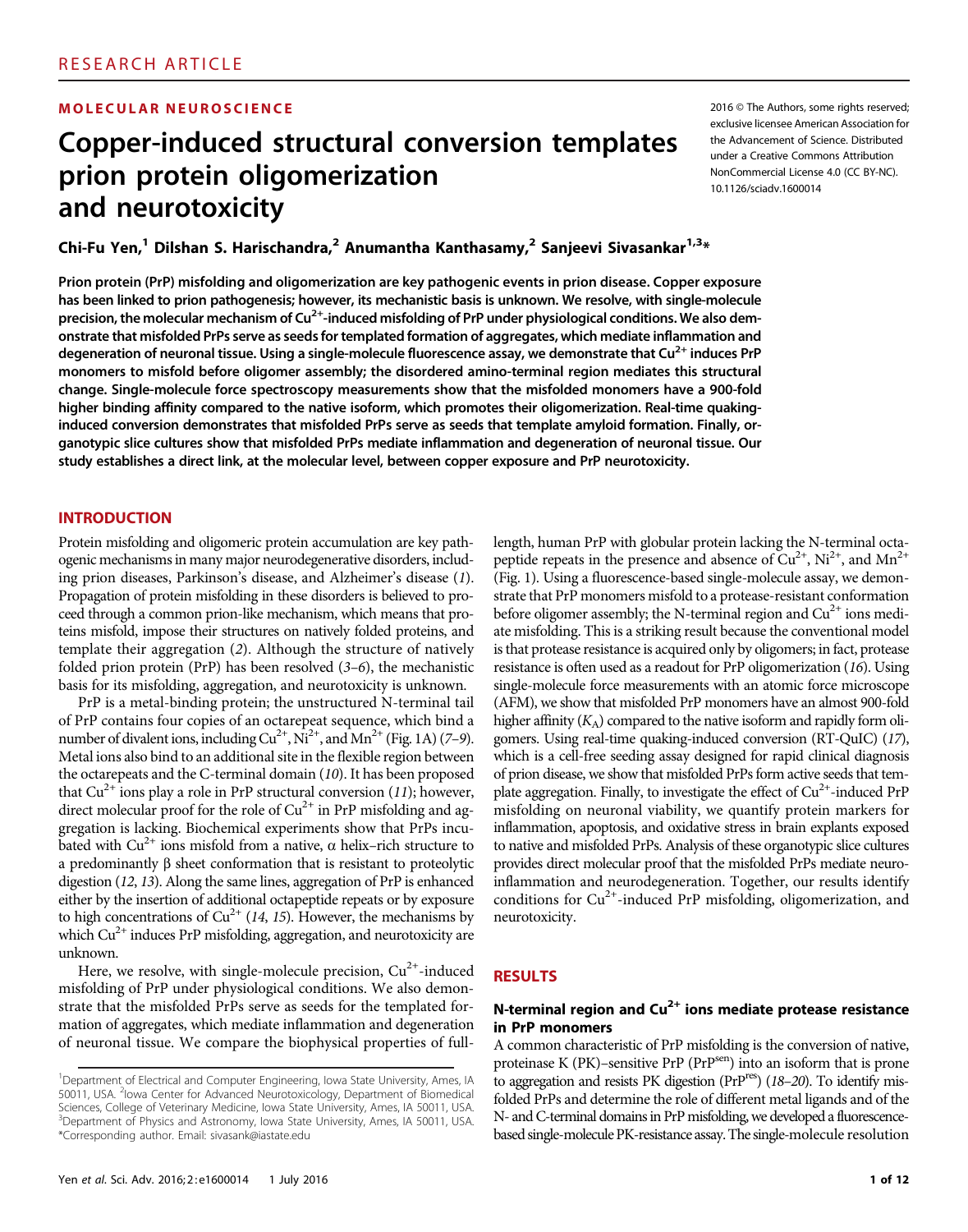

Fig. 1. PrP constructs used in the experiments. Two constructs of PrP were used in the experiments. (A) Full-length human PrP [PrP(23-231) or PrP(23–230)]. The unstructured N-terminal domain (orange) has four metal binding octapeptide repeats. The C-terminal domain is globular and rich in  $\alpha$ helices (blue). Red dots indicate cysteine-179 and cysteine-214, which were used to tether PrP to the surface. (B) PrP without unstructured N-terminal region [PrP(90–231) or PrP(90–230)]. (C) SDS–polyacrylamide gel electrophoresis (SDS-PAGE) and Western blot of purified PrP(23–230) [molecular weight (MW), 25,200] and PrP(90–230) (MW, 18,500). SDS-PAGE was stained by Krypton fluorescent protein stain. The anti-prion antibodies POM1 and SAF32 were used to recognize the globular domain of PrP and the octapeptide repeats, respectively.

of our assay allowed us to measure the misfolding of PrP monomers and avoid artifacts introduced by higher-order oligomerization. In our assay, the PrPs were first biotinylated and then covalently immobilized on a glass substrate decorated with maleimide-functionalized polyethylene glycol (PEG) tethers (Materials and Methods). Surface density measurements (Materials and Methods; figs. S1 and S2) showed that the PrPs bound to the surface were well-separated monomers (table S1). The immobilized PrP monomers were incubated overnight either in the presence or in the absence of 1 mM  $Ni^{2+}$ ,  $Mn^{2+}$ , or  $Cu^{2+}$  ions; dissociation constants indicate that the PrP would be saturated with the divalent ions under these experimental conditions (11). The samples were then treated with PK for different time periods (0 to 13 hours) and subsequently labeled with fluorescent streptavidin (Fig. 2, A to C; Materials and Methods). If the biotinylated PrP converted to a PrPres conformation, it was not digested by PK and could therefore bind to fluorescent streptavidin (Fig. 2C). On the other hand, biotinylated PrP<sup>sen</sup> was readily digested by PK, which resulted in a decreased binding of fluorescent streptavidin (Fig. 2, A and B). As a positive control, we covalently immobilized PK-resistant, fluorescently labeled, double-stranded DNA to identical PEG-functionalized substrates. As a negative control, PK-sensitive, biotin-conjugated bovine serum albumin (BSA) was covalently immobilized on the PEG monolayers (Materials and Methods).

Our data demonstrated that only full-length PrP [PrP(23–231)] incubated in  $Cu^{2+}$  converted to a stable  $PrP<sup>res</sup>$  conformation. Even after a 10-hour exposure to PK, the fluorescence intensity of PrP(23–231) was unaltered (Fig. 2D). Similarly, the fluorescence intensity from the positive control remained unchanged after 10 hours of PK incubation. On the other hand, PK resistance was significantly reduced for PrP(23–231) bound to  $Mn^{2+}$  or  $Ni^{2+}$  and for PrP(23–231) in the absence of divalent ions; the fluorescence intensity decreased between 60 and 90% after 10 hours of PK incubation (Fig. 2D). The data in Fig. 2D were acquired from a total (summed across all time points) of 32,652, 17,638, 4776, and 29,207 PrP(23–231) molecules in the absence and in the presence of  $Cu^{2+}$ , Mn<sup>2+</sup>, and Ni<sup>2+</sup>, respectively.

Similarly, globular PrP that lacked the unstructured N-terminal region [PrP(90–231)] was sensitive to PK digestion in both the absence and the presence of  $Cu^{2+}$ , Mn<sup>2+</sup>, and Ni<sup>2+</sup>; after a 10-hour digestion with PK, the fluorescence intensity decreased between 60 and 100% (Fig. 2E).

In contrast, fluorescence signal from the negative control was completely eliminated after 10 hours of PK digestion (Fig. 2, D and E). The data in Fig. 2E were acquired from a total (summed across all time points) of 9634, 12,438, 10,680, and 8869 PrP(90–231) molecules in the absence and in the presence of  $Cu^{2+}$ ,  $Mn^{2+}$ , and  $Ni^{2+}$ , respectively. These results show that monomeric PrP<sup>res</sup> formation requires both the intrinsically disordered N-terminal region and the  $Cu^{2+}$  ions; elimination of either results predominantly in PrP<sup>sen</sup> conformation.

## Full-length PrPs incubated in  $Cu<sup>2+</sup>$  ions have a higher binding affinity

Next, we proceeded to use single-molecule AFM force measurements (21, 22) to characterize the kinetics of the initial stage of PrP aggregation and to identify the role of different divalent metal ions and protein domains in this process. AFM–force spectroscopy (AFM-FS) has previously been used to study the misfolding and interactions of neurodegenerative proteins (23, 24). Single-molecule measurements with tethered PrP monomers enabled us to directly determine association and dissociation rates while avoiding artifacts due to the formation of higher-order oligomers. Relative dimerization rates (relative on-rates) were determined from the measured binding probabilities, whereas off-rates were measured using single-molecule dynamic FS. In both sets of experiments, the PrP constructs were covalently immobilized on an AFM tip and substrate (Fig. 3, A and B; Materials and Methods) and incubated in either the presence or the absence of 1 mM  $Cu^{2+}$ ,  $Mn^{2+}$ , or Ni<sup>2+</sup>. The AFM tip and surface were first brought into contact, enabling opposing PrPs to dimerize. The tip was then withdrawn from the substrate and the force required to rupture the PrP dimer was recorded. If the PrPs did not interact, no unbinding forces were measured (Fig. 3C). However, dimer formation resulted in unbinding events characterized by the nonlinear stretching of the PEG tethers (Fig. 3D); the stretching of PEG served as a molecular fingerprint for PrP dimer formation because its extension under load has been extensively characterized (25). As described in Materials and Methods, the unbinding events were fit to an extended freely jointed chain (FJC) model (25) using a total least squares (TLS) fitting protocol; only unbinding events that occurred at a distance that corresponds to the contour length of two PEGs in series were used in further analysis (Materials and Methods).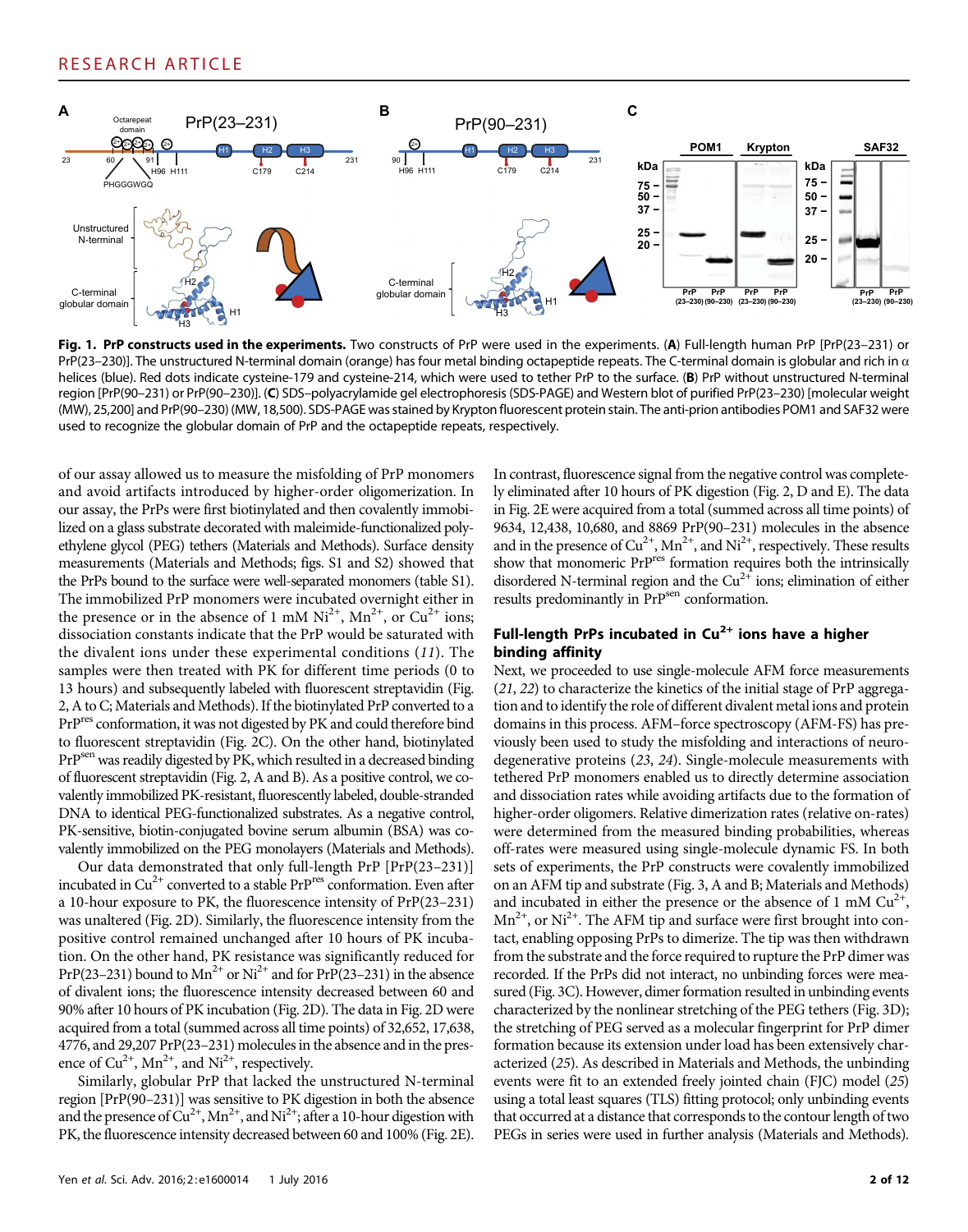

Fig. 2. Monitoring protease resistance in single PrP monomers. PrP(90-231) or PrP(23-231) was biotinylated and covalently immobilized on a substrate functionalized with a PEG monolayer. (A to C) The immobilized PrP was incubated (A) either with or without 1 mM Cu<sup>2+</sup>/Mn<sup>2+</sup>/Ni<sup>2+</sup> [PrP(90-231)], (B) either with or without 1 mM Mn<sup>2+</sup>/Ni<sup>2+</sup> [PrP(23–231)], or (C) with 1mM Cu<sup>2+</sup> [PrP(23–231)]. Following incubation, the immobilized PrP was digested with PK; undigested PrP was detected by labeling with fluorescent streptavidin. Structural conversion to a PK-resistant conformation resulted in a fluorescence signal. (D and E) Measured fluorescence from (D) PrP(23-231) and (E) PrP(90-231) after PK digestion for different time courses normalized by the fluorescence measured from undigested PrP under each condition. Only PrP(23–231) incubated in Cu<sup>2+</sup> converted to a stable PK-resistant conformation. PEG substrates functionalized with either fluorescently labeled DNA or biotin-conjugated BSA were used as positive and negative controls, respectively. The data in (D) were acquired from a total of 32,652, 17,638, 4776, and 29,207 molecules in the absence and presence of  $Cu^{2+}$ , Mn<sup>2+</sup>, and Ni<sup>2+</sup>, respectively. The data in (E) were acquired from a total of 9634, 12,438, 10,680, and 8869 molecules in the absence and presence of Cu<sup>2+</sup>, Mn<sup>2+</sup>, and Ni<sup>2+</sup>, respectively. Error bars correspond to the SE calculated using a bootstrap with replacement protocol.

Because each PrP can be tethered to the AFM tip or substrate via either one or two PEGs (covalently bound to  $Cys^{179}$  and/or  $Cys^{214}$ ), we fit the unbinding events to alternate FJC models that assumed stretching of either a single tether or two parallel tethers (26). Our analysis showed that, in 78% of the selected events, PrP was immobilized on both the AFM tip and substrate through a single PEG tether. In contrast, 21% of unbinding corresponded to rupture events where one of the PrPs was tethered via two PEG linkers, whereas the other PrP was immobilized via a single PEG. Only 1% of the events corresponded to unbinding events where both PrPs were immobilized via two tethers. However, this heterogeneous tethering distribution did not affect the measured binding probability or unbinding force; identical results

were obtained when events corresponding to the stretching of only single tethers were compared to measurements that correspond to the stretching of both single and parallel PEG tethers. The measurements were repeated several thousand times at 6 or 11 different pulling velocities and at different positions of the substrate. The surface density of PrP was estimated for every condition using single-molecule fluorescence microscopy (Materials and Methods; figs. S1 and S2); measured probabilities were normalized for direct comparison.

To identify the role of the unstructured N-terminal region in PrP interactions, we first compared the binding probability of full-length PrP(23–231) and globular PrP(90–231) in the absence of divalent metal ions. We established that our selected unbinding events had a nonspecific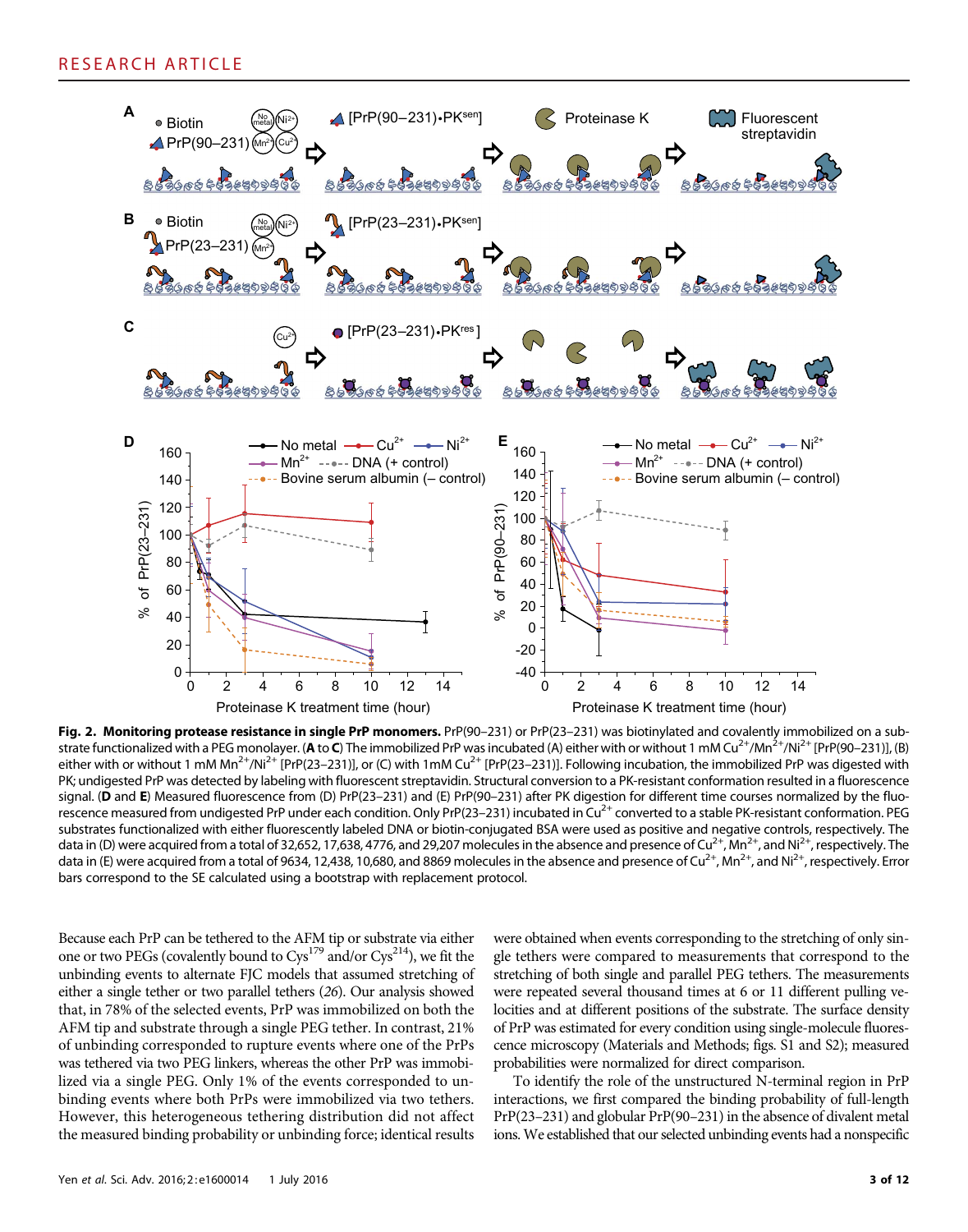

Fig. 3. Binding probabilities of full-length PrP and truncated PrP measured using single-molecule AFM. (A and B) Probability of binding was measured for (A) PrP(23–231) bound to both the AFM tip and the substrate and (B) PrP(90–231) bound to both the AFM tip and the substrate. (C and D) Representative force versus tip-substrate separation when opposing PrPs (C) do not interact or (D) interact with each other. In the case of PrP interaction, the PEG tether is stretched as an FJC before PrP unbinding. (E) Interaction probabilities were measured for PrP only on the AFM tip (red), for PrP only on the substrate (green), and for PrP on both the AFM tip and the substrate (blue). Red and green bars indicate the probability of nonspecific interactions. Only PrP (23–231) on both the tip and the substrate shows a higher binding rate than nonspecific interactions. (F) Binding probability (orange) and relative on-rate (blue) between opposing PrP(23–231) and binding probability (cyan) between opposing PrP(90–231) in the absence and presence of 1 mM Mn<sup>2+</sup>, 1 mM Ni<sup>2</sup>  $^+$ , and 1 mM Cu<sup>2+</sup>. The total number of PrP(23–231) measurements was 62,523, 20,440, 24,315, and 19,070 in the absence of divalent metal ions and in the presence of Mn<sup>2+</sup>, Ni<sup>2+</sup>, and Cu<sup>2+</sup>, respectively. The total number of PrP(90–231) measurements was 22,048, 18,866, 8293, and 8368 in the absence of divalent metal ions and in the presence of Mn<sup>2+</sup>, Ni<sup>2+</sup>, and Cu<sup>2+</sup>, respectively. Error bars of binding probability indicate the SE and were estimated using a bootstrap with replacement protocol. Error bars of relative on-rates indicate the SE and were propagated from the SE of binding probability.

binding probability of  $0.15 \pm 0.04\%$  by eliminating PrP from either the tip or the substrate (Fig. 3E). A comparable binding probability of 0.05  $\pm$ 0.02% was measured for opposing PrP(90–231), suggesting that globular PrPs lacking the N-terminal domain do not form dimers (Fig. 3E). In contrast, PrP(23–231) dimerized with a fivefold higher probability  $(0.81 \pm 0.04\%)$ , showing that the N-terminal tail plays a role in dimerization (Fig. 3E).

Next, we quantified the effect of divalent ions on the homotypic binding probabilities between opposing PrP(23–231) (Fig. 3A) and between opposing PrP(90–231) (Fig. 3B). Homotypic PrP(90–231) binding probabilities were comparable to nonspecific adhesion; interaction frequencies in the presence of  $Mn^{2+}$ ,  $Ni^{2+}$ , and  $Cu^{2+}$  and in the absence of divalent ions were  $0.03 \pm 0.02\%$ ,  $0.03 \pm 0.02\%$ ,  $0.14 \pm 0.08\%$ , and  $0.05 \pm 0.02$ %, respectively (Fig. 3F). However, homotypic PrP(23-231) binding probability was significantly enhanced by the presence of divalent ions. Although a binding probability of  $0.81 \pm 0.04\%$  was measured in the absence of divalent ions, the interaction frequencies increased to 1.85  $\pm$  0.18%, 3.92  $\pm$  0.34%, and 4.21  $\pm$  0.45% when Mn<sup>2+</sup>,  $Ni<sup>2+</sup>$ , and Cu<sup>2+</sup>, respectively, were added to solution (Fig. 3F).

On the basis of the probabilities of interaction, we calculated the relative on-rates for PrP(23–231) interactions (table S2) (27). Because the association rates depend on factors besides microscopic binding

rates, such as protein surface density, the local geometry of the tip and substrate, and the location of the proteins, all rates were calculated relative to the association rate of homotypic PrP(23–231) interactions in the absence of divalent ions (Materials and Methods) (27). The on-rate of homotypic PrP(23–231) was increased 6.3  $\pm$  0.9 times in 1 mM Cu<sup>2+</sup>,  $5.8 \pm 0.7$  times in 1 mM Ni<sup>2+</sup>, and 2.6  $\pm$  0.3 times in 1 mM Mn<sup>2+</sup> (Fig. 3F) and table S2).

Next, using PrP(23–231), we calculated the dissociation rate by measuring the most probable rupture force at different rates of application of force; the data were fitted to the Bell-Evans equation (28) to extract the intrinsic off-rate  $(k_{off})$  and the width of the potential energy barrier  $(x_B)$  that inhibits dimer dissociation (Fig. 4 and figs. S3 to S6; Materials and Methods). Our data show that PrP dimer off-rates in the absence of divalent ions and in the presence of  $Mn^{2+}$  and  $Ni^{2+}$ were comparable; the measured off-rates corresponded to  $3.1 \times 10^{-2}$ ,  $1.3 \times 10^{-2}$ , and  $1.0 \times 10^{-2}$  s<sup>-1</sup>, respectively (Fig. 4, A to C, and table S2). In contrast, the measured off-rate in  $Cu^{2+}$  was two orders of magnitude smaller with a value of 2.2  $\times$  10<sup>-4</sup> s<sup>-1</sup> (Fig. 4D and table S2). This indicates that dimers of PrP in  $Cu^{2+}$  have lifetimes that are around 100 times longer than those of PrP<sup>sen</sup> dimers.

Using the measured off-rates and the relative on-rates determined from the binding probabilities, we calculated the relative association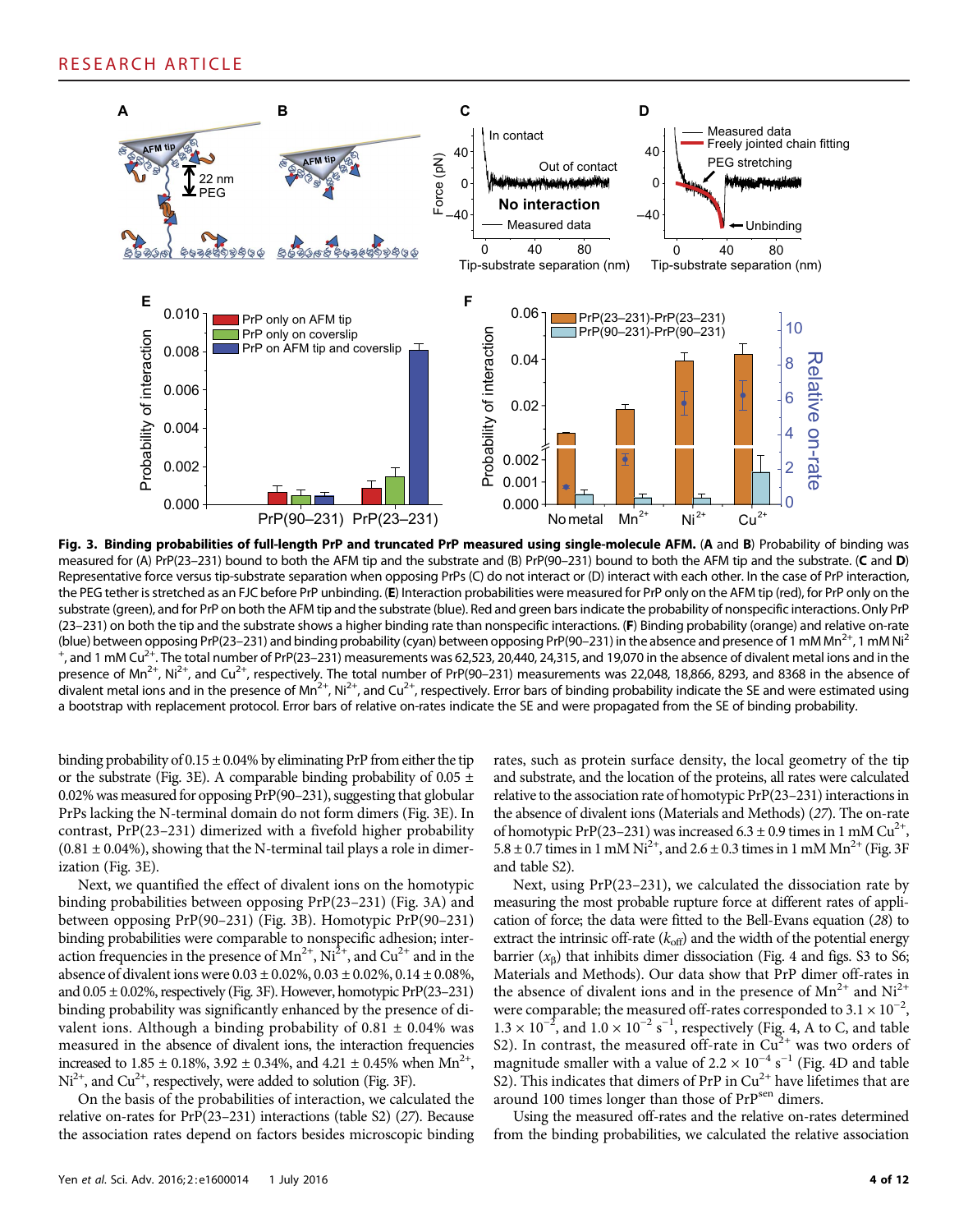

Fig. 4. Dissociation rate of PrP(23-231) dimers measured using single-molecule dynamic FS. (A) Plots of the measured rupture forces and loading rates in the absence of divalent ions. Colored open squares correspond to individual unbinding events at different loading rates (556 events). Black circles representing the most probable rupture forces were fit to the Bell-Evans model (black dashed line) to determine the off-rates ( $k_{off}$ ) and energy barrier width  $(x_\beta)$ . Error bars indicate the SD of forces. Ninety percent confidence interval was calculated using a bootstrap with replacement protocol. (B to D) Similar analysis for PrP(23–231) in (B) 1 mM Mn<sup>2+</sup> (709 events), (C) 1 mM Ni<sup>2+</sup> (1133 events), and (D) 1 mM Cu<sup>2+</sup> (606 events).

constant  $(K_A)$  for PrP(23–231) in the presence of different metal ions (Materials and Methods). The  $K_A$  of PrP incubated in Cu<sup>2+</sup>, Ni<sup>2+</sup>, and  $Mn^{2+}$  was 863, 18, and 6 times higher, respectively, than that of PrP in the absence of divalent ions (table S2).

## PrPs incubated in  $Cu^{2+}$  serve as seeds for templated aggregation

Next, we used RT-QuIC (17), an in vitro seeding assay, to test whether PrPs exposed to divalent metal ions form seeds that template aggregation. In a conventional RT-QuIC assay, trace amounts of scrapie seeds are added to a recombinant PrP substrate and repeatedly agitated (17); amyloid fiber formation is monitored through an increase in fluorescence intensity when thioflavin T (ThT) binds to the aggregate. If the seeds are active, a more rapid onset of aggregation is measured with increasing seed concentration. In our measurements, we generated PrP seeds by incubating human recombinant PrP(23–230) or PrP(90–230) in either the presence or the absence of 10  $\mu$ M Mn<sup>2+</sup>, Ni<sup>2+</sup>, or Cu<sup>2+</sup> ions at 37°C. As the PrPs began to misfold to form seeds, their aggregation was monitored using ThT fluorescence intensity; seed formation was accelerated by periodically agitating the solution (Materials and Methods). PrP(23–230) incubated in  $Mn^{2+}$ , Ni<sup>2+</sup>, and Cu<sup>2+</sup> ions began forming seeds between 15 and 25 hours, whereas PrP(23–230), in

the absence of divalent ions, began forming seeds only after 55 hours (fig. S7). When PrP(90–230) was incubated in the presence of  $Ni<sup>2+</sup>$  and  $Cu<sup>2+</sup>$  ions for 95 hours, no seed formation was measured (fig. S8). However, PrP(90–230) incubated in  $Mn^{2+}$  ions began forming seeds after 85 hours (fig. S8).

We used the PrP(23–230) seeds to template aggregation of recombinant human PrP(23–230) in the absence of metal ions (Materials and Methods). Because the presence of trace amounts of divalent ions may affect in vitro conversion (29), 1 mM EDTA, a metal ion chelator, was included in the assay (Materials and Methods). When seeds were added to the substrate of natively folded PrP, a lag phase  $(T_{th})$  preceded the onset of aggregation (Fig. 5A). The duration of  $T_{\text{th}}$  indicated the efficiency of the seeding reaction (30, 31); for the same concentration of seeds, a shorter  $T_{\text{th}}$  indicated an earlier onset of aggregation and more efficient seed propagation. Previous theoretical studies of templated protein aggregation predict that the  $T_{th}$  depends on the amount of initial seed; a decrease in  $T_{\text{th}}$  is predicted as the seed concentration increases (Fig. 5B) (30). We therefore measured  $T_{\text{th}}$  when 150 fg, 1.5 pg, 15 pg, 150 pg, and 1.5 ng of seeds were added to 15 µg of recombinant human PrP(23-230) (Fig. 5, C to F, and figs. S9 to S11; Materials and Methods). Only PrP(23-230) seeds prepared in 10  $\mu$ M Cu<sup>2+</sup> ions showed a decrease in  $T_{\text{th}}$  with increasing seed concentration (one-tailed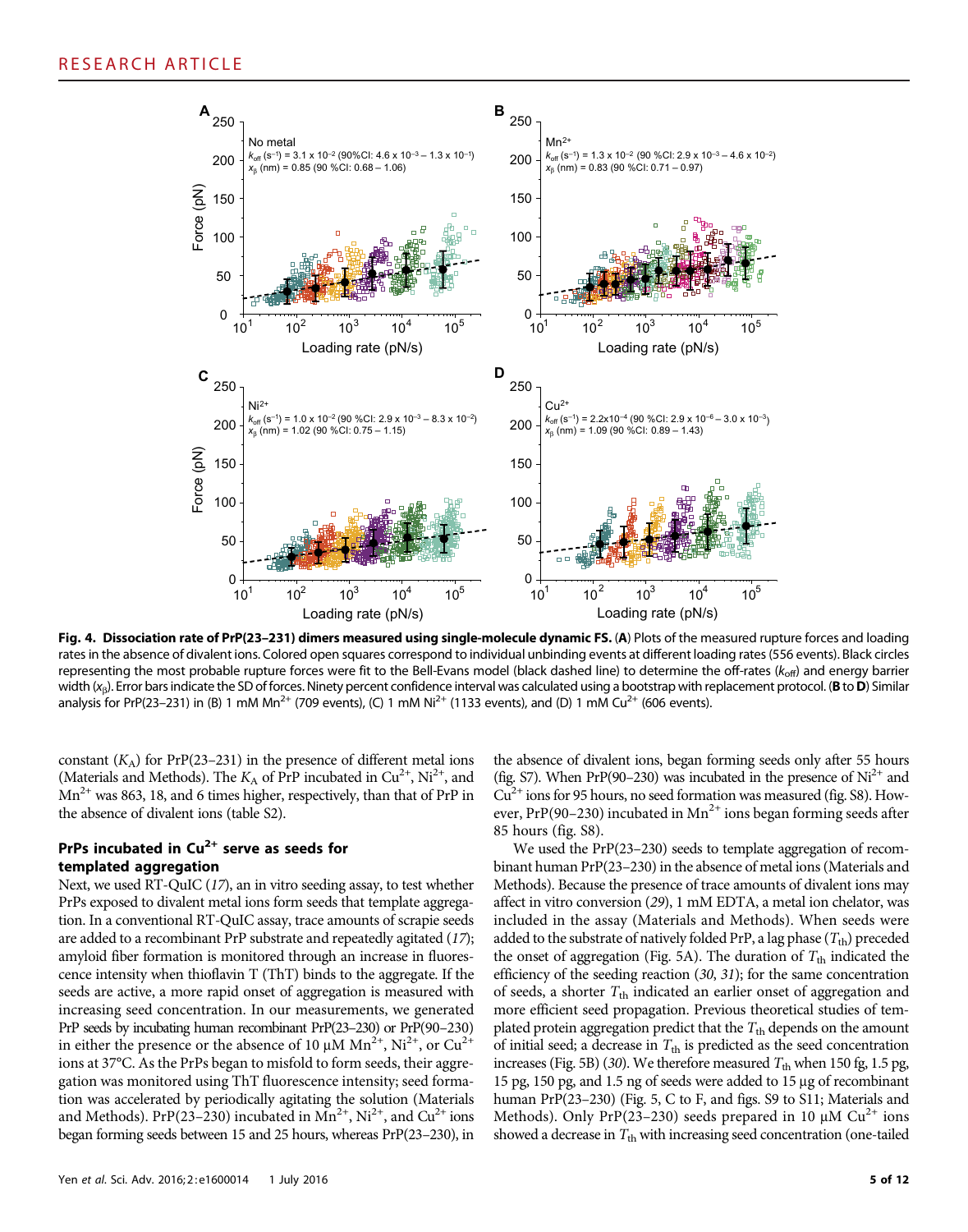

Fig. 5. Seeding activity and neurotoxicity of PrP(23-230) measured using RT-QuIC and organotypic slice cultures. (A) In the RT-QuIC assay, enhancement of ThT fluorescence is measured upon binding to amyloid fibrils. For nucleated polymerization, duration of the  $T_{\text{th}}$  increases when the initial amount of seeds decreases. (B) For templated aggregation, the duration of the  $T_{\text{th}}$  is predicted to be inversely correlated to the seed concentration. (C) RT-QuIC traces for 15 µg of human recombinant PrP(23–230) substrate seeded with PrP(23–230) that had been pre-exposed to 10 µM Cu<sup>2+</sup>. Fluorescence signals from PrP aggregates were averaged across five replicates and were baseline-corrected. Duration of the  $T_{\text{th}}$  was determined to be the time point where ThT fluorescence intensity first increased beyond a predetermined threshold (five times the SD of blank samples without PrP seeds and substrate). rfu, relative fluorescence units. (D) Log-log plot of  $T_{th}$  duration for different amounts of PrP(23–230) seeds formed in 10 µM Cu<sup>2+</sup>. The linear decrease in  $T_{th}$ duration with increasing seed concentration is suggestive of an inverse correlation as predicted by theory. (E and F) Similar analysis using seeds formed in (E) 10  $\mu$ M Mn<sup>2+</sup> and (F) 10  $\mu$ M Ni<sup>2+</sup> ions. In contrast to seeds formed in 10  $\mu$ M Cu<sup>2+</sup>, the threshold time does not decrease with increasing seed concentration, indicating that aggregation in (E) and (F) is not templated. Error bars correspond to the SE of the mean. (G) Representative Western blot of protein markers for neuroinflammation and neurodegeneration after organotypic slice cultures were exposed to PrP(23-230) seeds. (H) Quantification of Western blot band intensities shows increased GFAP, PKC- $\delta$ , and Bax protein expression upon exposure to copper-induced prion amyloids. Each group is represented by the mean  $\pm$  SEM from at least four separate measurements.

t test;  $P = 0.05$ ), suggesting an inverse correlation as predicted by theory (Fig. 5D). Similarly, when PrP(23–230) seeds prepared in 1  $\mu$ M Cu<sup>2+</sup> ions were used in the experiments, a more rapid onset of aggregation with increasing seed concentration was measured (fig. S12). In contrast, a decrease in  $T_{\text{th}}$  with increasing seed concentration was not observed when seeds were prepared in  $Mn^{2+}$  and  $Ni^{2+}$  ions (one-tailed t test;  $P =$ 1 and 0.81, respectively) (Fig. 5, E and F). These results demonstrate that

only PrP(23–230) exposed to  $Cu^{2+}$  ions serve as seeds for the formation of PrP aggregates.

## PrPs incubated in  $Cu^{2+}$  induce neuroinflammation and neurodegeneration in brain tissue

Finally, we demonstrated the cytotoxic nature of  $Cu^{2+}$ -induced PrP amyloids using a mouse organotypic slice culture assay. Slices of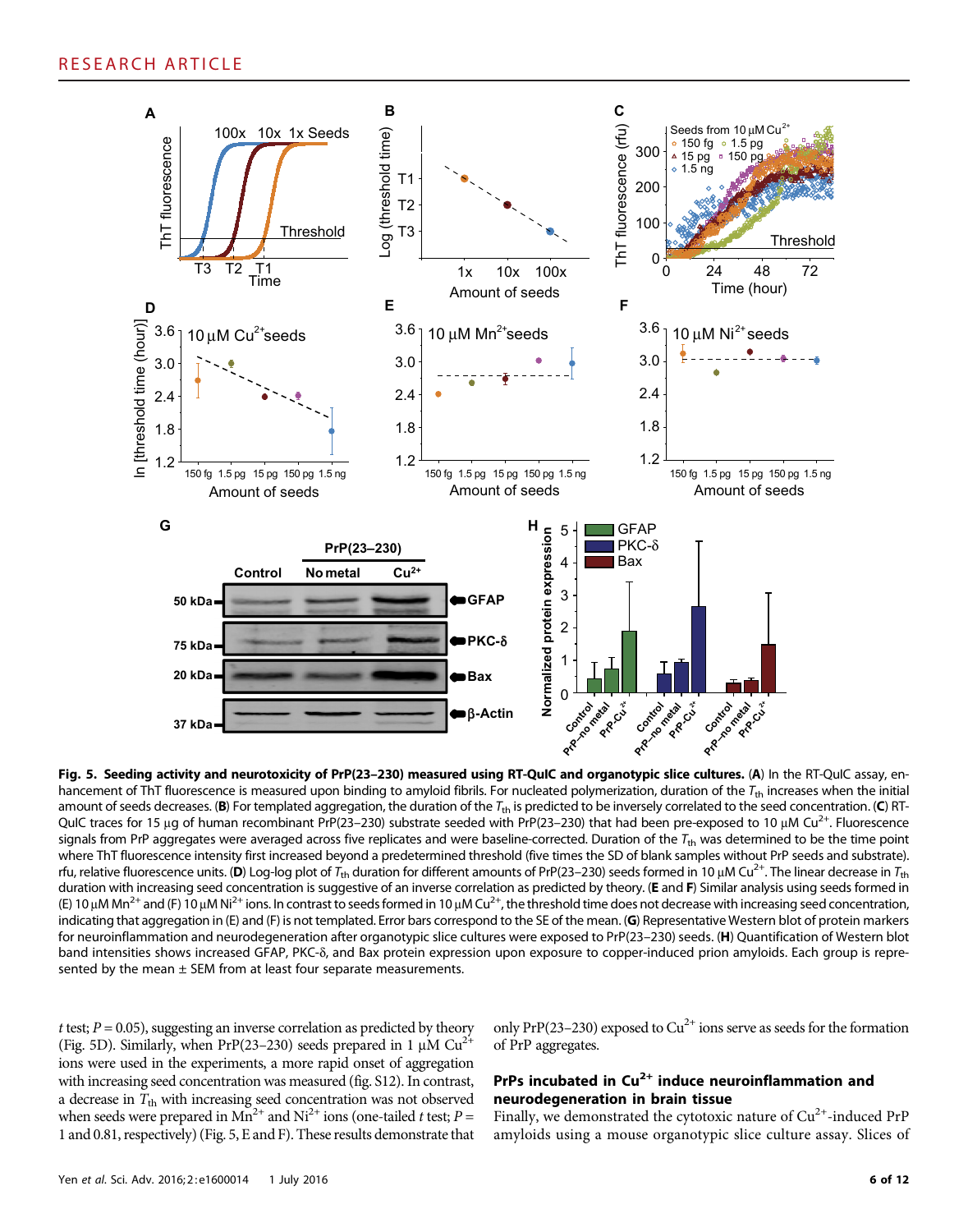brain tissue from young mice were incubated with either misfolded PrP(23–230) prepared by pre-exposure to  $Cu^{2+}$  ions (PrP-Cu<sup>2+</sup>) or  $PrP(23-230)$  monomers that were not pre-exposed to  $Cu^{2+}$  (PrP–no metal). PrP-Cu<sup>2+</sup> and PrP-no metal were prepared using a protocol identical to that of the RT-QuIC assay but without adding ThT (Materials and Methods). At the end of the treatment period, whole-cell lysates were prepared from the brain slices, and three protein markers for neuroinflammation and neurodegeneration were assayed using Western blot analysis (Materials and Methods). We first characterized the levels of glial fibrillary acidic protein (GFAP), an important indicator of astrocytic activation during neuroinflammation. Western blot analysis indicated that  $PrP-Cu^{2+}$  results in higher GFAP immunoreactivity than PrP–no metal or control slices that were not exposed to PrP (Fig. 5, G and H). Next, because elevated gliosis enhances oxidative stress and downstream neuronal degeneration, we also analyzed the expression of protein kinase  $C-\delta$  (PKC- $\delta$ ), a key oxidative stress–sensitive kinase of the novel PKC family. Activation of PKC- $\delta$  has been shown to induce neuronal cell death, and its relevance to oxidative stress– mediated neurodegeneration is seen in many neurodegenerative diseases including Alzheimer's disease, Parkinson's disease, and prion diseases (32–35). We observed significantly increased levels of  $PKC-\delta$ when brain slices were incubated with  $PrP-Cu^{2+}$ . Finally, because  $PKC-<sub>o</sub>$  is a proapoptotic kinase, its activation results in a downstream apoptotic protein cascade and neuronal degeneration. We therefore investigated the activation of one such proapoptotic protein, Bax. Our Western blot analysis showed an increase in Bax activity in mouse brain slices incubated with PrP-Cu<sup>2+</sup>. We ruled out any role of the minuscule amounts of  $Cu^{2+}$  ions, which are introduced into the slice cultures upon addition of protein seeds, in enhancing these protein markers (fig. S13). Together, the notable increase in the levels of GFAP, PKC- $\delta$ , and Bax upon addition of PrP-Cu<sup>2+</sup> suggests that  $Cu<sup>2+</sup>$ -induced misfolding contributes to neurotoxic signaling and mediates neuronal cell death (Fig. 5, G and H).

## **DISCUSSION**

Because PK degrades accessible regions of proteins that have flexible secondary structures, proteolytic digestion is routinely used to identify PrP domains that have misfolded into a  $\beta$  sheet–rich conformation. We therefore developed a fluorescence assay with single-molecule sensitivity to measure the PK resistance and, consequently, the misfolding of PrP monomers. Our experiments demonstrate that the unstructured N-terminal region and  $Cu^{2+}$  ions mediate PrP monomer misfolding and PK resistance. It has been reported that  $Cu^{2+}$  binding reduces the folding stability of PrP, making a conformation transition more thermodynamically favorable (36). Ensemble biophysical experiments with  $PrP(23-231)$  show that exposure to  $Cu^{2+}$  ions results in a PK-resistant conformation and that PrP<sup>sen</sup> isoforms are observed in  $\text{Zn}^{2+}$ , Mg<sup>2+</sup>,  $Ca^{2+}$ , Mn<sup>2+</sup>, and Fe<sup>2+</sup> (12). In contrast, PrP(90–231) forms oligomeric aggregates rich in  $\beta$  sheets only at acidic pH (37).

It has been suggested that the direct inhibition of PK by copper may be responsible for previous reports of  $Cu^{2+}$ -induced PK resistance in ensemble biochemical experiments (38). However, in our experiments, the  $Cu^{2+}$  ions are washed out of solution before PK incubation. Thus, our fluorescence experiments demonstrate that  $Cu^{2+}$  promotes PK resistance through direct interaction with PrP(23–231) and not by inhibiting PK itself. Furthermore, we show that  $PrP(90-231)$  exposed to  $Cu^{2+}$ 

Yen et al. Sci. Adv. 2016; 2:e1600014 1 July 2016 7 of 12

remains more PK-sensitive, confirming that the  $Cu^{2+}$  ions do not inhibit PK activity. Previous studies show that PK degrades the N-terminal region of scrapie PrP without compromising pathogenicity (39, 40). Experiments with transgenic mice also show that globular PrP is sufficient for propagating scrapie in vivo (41). In contrast, both our single-molecule and RT-QuIC data show that the N-terminal region is essential for  $Cu<sup>2+</sup>$  induced misfolding and aggregation in vitro. One possible explanation for this inconsistency is that  $Cu^{2+}$  ions trigger  $PrP(23-231)$ monomers to misfold into a distinct, noninfective strain that resists PK digestion  $(42)$ .

In solution, unmodified PrP<sup>sen</sup> and PrP<sup>sen</sup> tagged with biotin and PEG tethers are equally sensitive to digestion by PK. We demonstrated this by using PK to digest unlabeled PrP(23–230), biotin/ PEG-labeled PrP(23–230), unlabeled PrP(90–230), and biotin/PEGlabeled PrP(90–230) in solution (fig. S14). However, because the PrPs are tethered to a surface in our single-molecule protease resistance assay, biotinylated fragments of the digested PrP that remain immobilized following PK treatment likely account for the 40% fluorescence background measured when PrP<sup>sen</sup> is digested with PK for 10 hours. A candidate biotinylated fragment is the region of PrP containing three biotinylation sites (Lys<sup>185</sup>, Lys<sup>194</sup>, and Lys<sup>204</sup>) that lies in between the two Cys tether points. However, because the tethered fragments are expected to contribute a similar fluorescence background signal when PrP<sup>res</sup> is digested with PK, this isoform is at least 60% more PK-resistant than PrPsen. Our hypothesis on the origin of the background signal is supported by the complete elimination of fluorescence signal measured in the negative control (biotinylated BSA), which lacks tethered, biotinylated peptide fragments (Fig. 2, D and E).

By comparing the interaction probabilities of PrP(23–231) and PrP(90–231), we show that the unstructured N-terminal tail has a dominant influence on the first stage of oligomerization, that is, PrP dimerization. Our data suggest that in the absence of the N-terminal tail, PrP(90–231) does not dimerize within the 100-ms time window that the AFM tip and surface are held in contact. It has previously been suggested that one of the key functions of the unstructured N-terminal region is enhancing the efficiency of aggregation (43). This effect may be mediated by the polybasic region (residues 23 to 31) in the disordered N-terminal region, which is believed to be involved in PrP propagation (44). Our data also indicate that the relative association constant of full-length PrP incubated with  $Cu^{2+}$  ions was 863 times higher than the affinity in the absence of divalent ions. This increase in relative  $K_A$ could arise from a  $Cu^{2+}$ -induced tertiary structural conversion of PrP(23–231) (45).

In our single-molecule force and fluorescence assay, PrPs were immobilized by reducing the intramolecular disulfide bond between Cys<sup>179</sup> and Cys<sup>214</sup> and functionalizing the Cys residues with PEG tethers. Because tagging the Cys residues with PEG tethers can potentially destabilize PrP and promote misfolding, we used nuclear magnetic resonance (NMR) spectroscopy, dynamic light scattering, circular dichroism (CD) spectroscopy, and thermal denaturation experiments to confirm that PrP molecules are in a stable, native, monomeric conformation upon functionalization. We confirmed that the PrPs remained in their native conformation following disulfide bond reduction and PEG labeling using CD spectroscopy (Supplementary Materials; fig. S15) and <sup>1</sup>H-NMR (Supplementary Materials; figs. S16 to S23). Our CD data show that native, reduced, and PEG-functionalized PrP(23–230) and  $PrP(90-230)$  retain an  $\alpha$ -helical content that is characteristic of natively folded PrP (fig. S15) (46). The  $\alpha$ -helical content of PrP(23–230)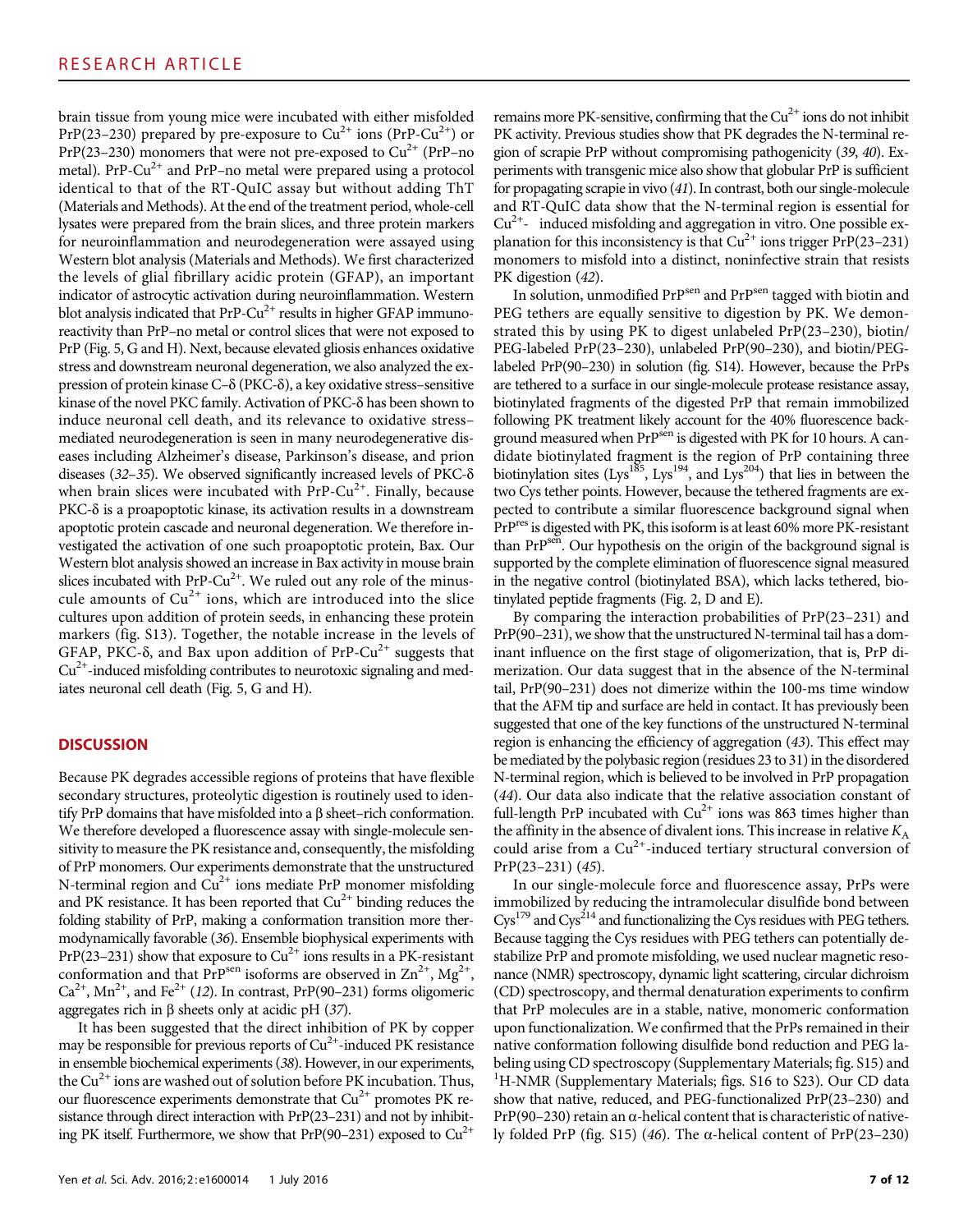changed from 28 to 27%, whereas the  $\alpha$ -helical content of PrP(90–230) changed from 43 to 35%, upon reduction of the disulfide bond. Similarly, the  $\alpha$ -helical content of PrP(23–230) and PrP(90–230) bound to PEG is 21 and 32%. In contrast, previous CD measurements show that misfolded PrP is typically characterized by a low  $\alpha$ -helical content of  $\sim$ 7% (47). We also used <sup>1</sup>H-NMR to confirm that the native structure of PrP(23–230) and PrP(90–230) was preserved when the disulfide bond between  $Cys^{179}$  and  $Cys^{214}$  was reduced (figs. S20 and S21) and when PrP(23–230) and PrP(90–230) were functionalized with PEG linkers (figs. S22 and S23); the chemical shift dispersions of all these structures were similar to natively folded PrP.

Furthermore, by monitoring temperature-induced unfolding of PrP(23–230) and PrP(90–230) before and after attaching PEG tethers, we confirmed that PEG functionalization does not alter the stability of the folded PrP (fig. S24) (48). Identical CD thermal denaturation curves with melting temperatures of  $61.4^{\circ} \pm 0.4^{\circ}$ C and  $62.9^{\circ} \pm 0.7^{\circ}$ C were measured for PrP(23–230) before and after PEG functionalization (fig. S24A). Similarly, the melting temperatures (65.1°  $\pm$  0.4°C and  $65.9^{\circ} \pm 0.8^{\circ}$ C) of PrP(90–230) before and after attaching PEG tethers were similar (fig. S24B). Finally, light scattering data showed that although 100% of PrP(23–230) and 96% of PrP(90–230) with intact disulfide bonds existed as monomers, reducing this linkage and functionalizing the Cys residues with PEG linkers do not significantly decrease the fraction of monomers (Supplementary Materials; fig. S25). In agreement with our results, previous studies show that reducing the disulfide bond between  $\text{Cys}^{179}$  and  $\text{Cys}^{214}$  does not alter the pathway for PrP misfolding (49) and that misfolding occurs without disulfide exchange (50).

Because previous studies have shown that aging of PrP promotes oligomerization and copper-induced PK resistance (12), we used PrP(23–230) and PrP(90–230) within 1 month after purification. Furthermore, we used CD and dynamic light scattering to confirm that the proteins retained their native conformation and remained in a monomeric state, even after 2 months of storage (Supplementary Materials; figs. S26 and S27). After a 2-month storage period, 96% of PrP(23–230) and 95% of PrP(90–230) remained monomeric (fig. S26), with  $\alpha$ -helical contents of 38 and 33%, respectively (fig. S27). Because the presence of even trace amounts of misfolded PrP will result in spontaneous aggregation in an RT-QuIC experiment, the absence of large deviations between replicates (figs. S9 to S11) confirms that the PrP substrate used in our experiments is in a native conformation.

We also confirmed that the presence of an N-terminal His tag does not promote PrP denaturation or aggregation by using CD and dynamic light scattering (Supplementary Materials; figs. S26 and S27). After His tag cleavage, 92% of PrP(23–230) and 97% of PrP(90–230) remained in a monomeric state (fig. S26) and had  $\alpha$ -helical contents of 43% (fig. S27). Finally, it is important to note that the  $Cu^{2+}$  ion–induced structural conversion of full-length PrP is not an artifact arising from the presence of His tag because the globular PrP constructs, which also contain an identical His tag, do not show Cu<sup>2+</sup>-induced misfolding and aggregation.

Because the prion hypothesis proposes that misfolded seeds can template the aggregation of normal PrP into amyloid fibrils, we tested whether PrP exposed to different divalent ions can serve as seeds using RT-QuIC. Our data showed that a more rapid onset of aggregation was measured as the seed concentration increased. This correlation is predicted by theory and has previously been used to quantify the aggregation kinetics of two major forms of amyloid- $\beta$  peptides (30, 51).

Several studies have shown that different synthetic prion fragments promote neuroinflammatory and apoptotic responses in neuronal cells without evidence of being infectious (52–54). Therefore, to investigate the neurotoxic effect of  $Cu^{2+}$ -induced misfolded PrP, we used a mouse organotypic slice culture assay, which had been previously adopted as an excellent ex vivo model of progressive neurodegenerative disorders (34, 55); a key advantage of this platform is that intact tissue explants preserve the basal cellular and molecular environment of local circuits similar to that of the whole brain. In the central nervous system, many neuropathological disorders are characteristically accompanied by activation and proliferation of glial cells that promote neuroinflammation, which is initiated relatively early in the disease process (56–59). Consistent with this, we observed an increase in the levels of the neuroinflammatory marker GFAP upon exposing brain slices to misfolded PrP. Furthermore, because oxidative stress is a critical initiator of neurotoxic insult (32–35), we analyzed the expression of the oxidative stress– sensitive kinase PKC-8; notably, an increase in PKC-8 expression was measured when we exposed brain slice cultures to PrP amyloids. Finally, consistent with the finding that activated PKC- $\delta$  triggers the redistribution and activation of Bax, a Bcl-2 family protein that can directly induce cytochrome c release and downstream apoptotic cascade (60, 61), we observed markedly increased levels of Bax in brain slices exposed to misfolded PrP. Overall, our experiments demonstrate the neurotoxicity of amyloidogenic structures resulting from PrP interaction with  $Cu<sup>2+</sup>$  ions. The neuronal cell death we observed in the mouse organotypic slice culture assay directly confirms the effect of abnormal PrP, ruling out any role for the minuscule amount of  $Cu^{2+}$  ions (100 nM) in the oligomeric protein solution (fig. S13). Previous studies show that copper-induced neurotoxicity normally requires concentrations ranging from 0.1 to 1 mM in ex vivo and in vivo experimental models (62, 63).

Although its physiological function is still uncertain, it has been proposed that cellular PrP plays a role in regulating  $Cu^{2+}$  homeostasis (64–66) and protecting neurons against apoptosis induced by Bax (67). Previous studies show that PrP is associated with  $Cu^{2+}$  ions in vivo (9, 68). The average  $Cu^{2+}$  concentration in the human brain is about 80  $\mu$ M (65), but concentrations as high as 1.3 and 0.4 mM are found in the locus coeruleus and the substantia nigra, respectively (69). Consequently, our experimental conditions mimic these physiological  $Cu^{2+}$ concentrations. Our data suggest that an excess of  $Cu<sup>2+</sup>$  ions contributes to the structural instability and oligomerization of cellular PrP and induces neuroinflammation and neurodegeneration.

### MATERIALS AND METHODS

#### PrP constructs used

We used recombinant, full-length, human PrP that was either purified in-house [PrP(23–230)] or purchased commercially [PrP(23–231); Jena Bioscience]. The biophysical properties of full-length PrP were compared with homegrown [PrP(90–230)] or commercially obtained [PrP(90-231); Jena Bioscience] globular PrP. <sup>1</sup>H-NMR spectra showed that the structure of PrP(23–231) and PrP(90–231) are similar to that of PrP(23–230) and PrP(90–230), respectively (Supplementary Materials; figs. S16 to S19). Plasmids for recombinant human PrP(23–230) and PrP(90–230) with an N-terminal histidine tail and an engineered thrombin cleavage site were a gift from K. Wüthrich (University of Zürich, Switzerland) (70). The PrP constructs were expressed and purified as previously described with minor modifications (71). Expression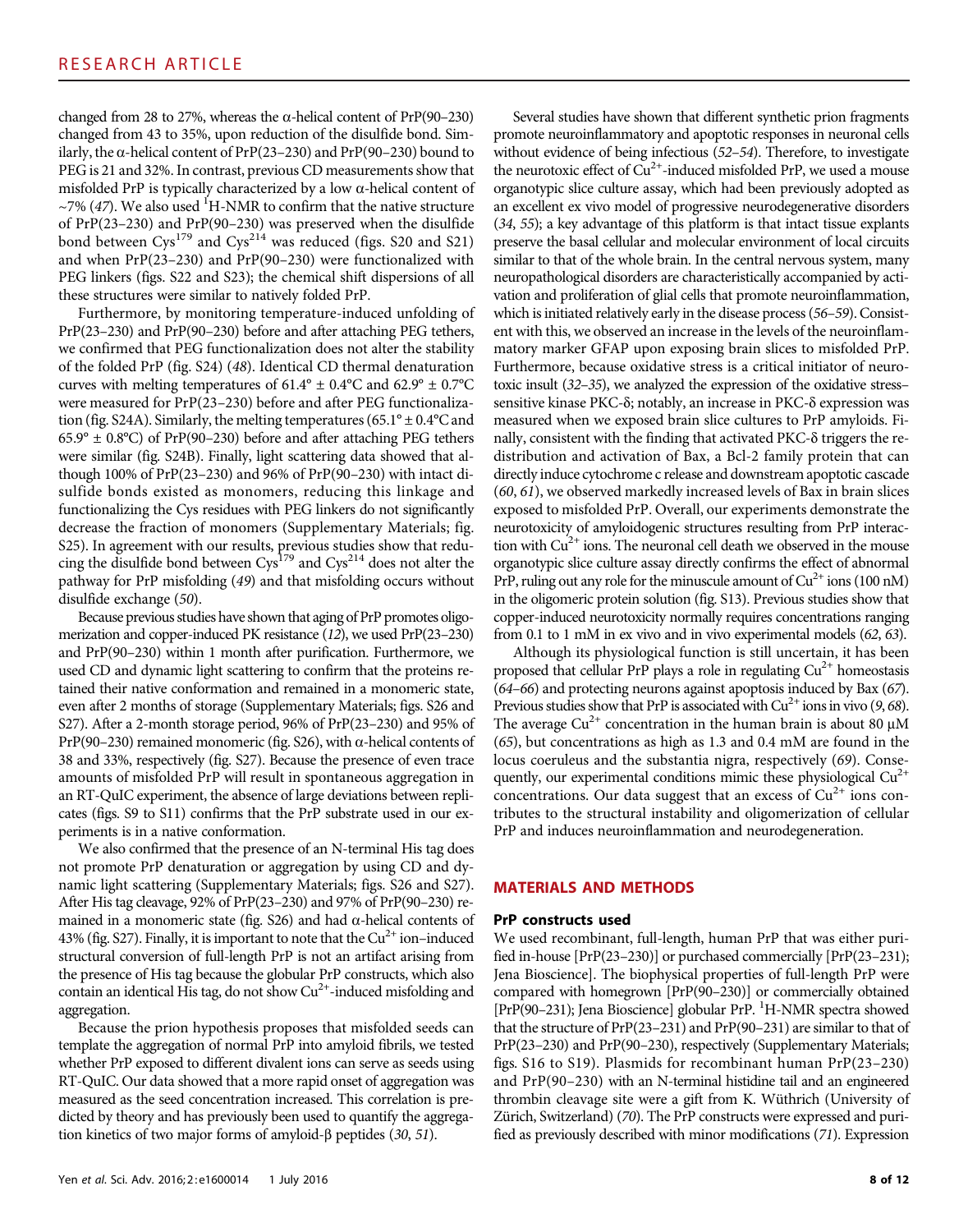of human PrP(23–230) and PrP(90–230) proteins was performed in Escherichia coli BL21(DE3) in a pRSET-A vector expression system. At an optical density at 600 nm  $(OD_{600})$  of 0.5, PrP expression was induced with isopropyl b-D-thiogalactopyranoside (IPTG) to a final concentration of 1 mM; after 8 hours of IPTG induction, bacterial cell pellets were harvested by centrifugation. Cell lysis was carried out in 25 ml of buffer A [6 M guanidinium chloride, 10 mM tris-HCl, 100 mM Na2HPO4, and 10 mM reduced glutathione (pH 8.0)]. The lysate was incubated with 5 ml of Ni–nitrilotriacetic acid agarose beads (Qiagen) on a rocking shaker at room temperature for 1 hour; 5 mM imidazole for PrP(90–230) or 10 mM imidazole for PrP(23–230) was added during the incubation to prevent the nonspecific binding of protein. The resin was transferred to a column, and the beads were washed with a 200-ml gradient of buffer A to buffer B [10 mM tris-HCl and 100 mM  $\text{Na}_2\text{HPO}_4$  (pH 8.0)] to induce PrP refolding. The column was washed with 20 ml of buffer B plus 50 mM imidazole at 4°C, and PrP was eluted with buffer C [10 mM tris-HCl, 100 mM Na<sub>2</sub>HPO<sub>4</sub>, and 500 mM imidazole (pH 5.8)] and dialyzed against 10 mM sodium phosphate buffer (pH 5.8). Protein concentrations were determined by a Bradford protein assay using BSA as reference. Protein fractions collected after elution were assayed for the presence and purity of PrP using SDS-PAGE with Krypton fluorescent protein staining (Pierce) and with Western blot analysis using either POM1 (Prionatis AG) or SAF32 (Cayman Chemical) (72, 73) (Fig. 1C). The purified PrP was stored at 4°C and used within 1 month.

### Surface and AFM tip functionalization and PrP immobilization

The protocols for functionalization of AFM cantilevers and substrates for AFM-FS experiments have been described elsewhere (74, 75). Silicon nitride AFM cantilevers (Olympus) and glass substrates (Fisher) were sequentially cleaned in a solution of piranha  $[H_2SO_4/H_2O_2]$  in a 3:1 (v/v) ratio], deionized water, and acetone. The cantilevers and substrates were then silanized using a 2% (v/v) 3-aminopropyltriethoxysilane (Sigma) solution in acetone for 30 min and functionalized with a monolayer of maleimide PEG [maleimide–PEG–succinimidyl valerate; MW, 3400; Laysan Bio]. For PK digestion experiments, glass coverslips were functionalized with a mixture of 20% maleimide PEG and 80% mPEG– succinimidyl valerate (MW, 2000; Laysan Bio). Before PrP immobilization, the disulfide bond was reduced with an equal volume of 10 mM tris(2 carboxyethyl)phosphine (TCEP) for 3 hours at 4°C. The reduced PrP  $(23-231)$  or PrP(90-231), at a concentration of 1 µg/ml, was incubated on the surface in reaction buffer [50 mM sodium phosphate, 50 mM NaCl, and 10 mM EDTA (pH 7.2)] for 1 or 4 hours, respectively, at room temperature. Unlinked maleimide groups were quenched using 1 mM cysteine and 10 mM TCEP in reaction buffer overnight at 4°C.

#### PK digestion experiments

Biotinylation of PrP for fluorescence measurements was performed by mixing 10 mM Sulfo-NHS-LC-Biotin (Thermo Scientific) with human recombinant PrP(23-231) or PrP(90-231) (10  $\mu$ g/ml) in reaction buffer for 3 hours at 4°C. The reaction was quenched by adding L-lysine  $(1 \text{ mg}/10 \mu)$  (Sigma) for 1 hour at room temperature. The biotinylated PrP was immobilized on PEG-functionalized glass coverslips and incubated overnight either with or without 1 mM  $Mn^{2+}$ , 1 mM  $Ni^{2+}$ , or 1 mM  $Cu<sup>2+</sup>$ . Following incubation, the divalent ions were washed away, and the immobilized PrP was treated with PK (100  $\mu$ g/ml) (Sigma) in

buffer [25 mM tris-HCl, 5 mM CaCl<sub>2</sub>, and 1 mM EDTA (pH 7.4)] for different time courses at 37°C. Following PK digestion, the PrP was labeled using Alexa Fluor 555–conjugated streptavidin (0.7 µg/ml) (Invitrogen) for 10 min at room temperature and rinsed with buffer [25 mM tris-HCl and 100 mM NaCl (pH 7.4)]. Before incubation with fluorescent streptavidin, the substrate was incubated with BSA (1 mg/ml) for 2 hours to minimize nonspecific fluorescence background. For every measurement, a blank control sample without PrP was prepared in parallel using an identical protocol. 3′-tetramethylrhodamine–modified DNA (IDT) was used as a positive control because of its resistance to PK digestion. The 5′ terminal of the DNA was modified by dithiol for surface immobilization. Biotin-conjugated BSA (Sigma), which is sensitive to PK digestion, was used as a negative control. A 50 nM solution of biotin-BSA was immobilized on maleimide PEG as described above.

For each time point, 8 to 20 fluorescence images were acquired for both the fluorescent samples and the blank control samples. We randomly selected one image each from the fluorescent and blank control data sets and recorded their difference in fluorescence intensity. This process was repeated 100,000 times. The mean and SD of these values were normalized to the intensity of an identically prepared sample without PK treatment.

#### Single-molecule AFM-FS

Force-ramp experiments were performed in a measurement buffer [25 mM tris-HCl and 100 mM NaCl (pH 7.4)] using an Agilent 5500 AFM system with a closed-loop scanner. The AFM tip and substrate were brought into contact for 0.1 s and then withdrawn at 6 or 11 different speeds ranging from 27 to 10,000 nm s<sup>-1</sup>. Cantilever spring constants were measured using the thermal fluctuation method. Force measurements were performed continuously for 24 hours at room temperature; a LabVIEW script allowed us to operate the AFM in an automated mode to eliminate operator bias. For every experiment performed with divalent metal ions, we first acquired data for 24 hours in the measurement buffer and then acquired data for the next 24 hours in a pH 7.4 buffer with 1 mM divalent metal ions (25 mM tris-HCl, 97 mM NaCl, and 1 mM  $NiCl<sub>2</sub>/MnCl<sub>2</sub>/CuCl<sub>2</sub>$ ) to enable direct comparison. Before the experiment, the AFM cantilever and substrate functionalized with PrP were incubated in BSA (1 mg/ml) for 3 hours to minimize nonspecific protein adhesion. Each unbinding force trace was fitted to an extended FJC model (Eq. 1) (25), which describes the stretching of a polymer, L, under a stretching force, F

$$
L = L_{\rm C} \times \left( \coth\left(\frac{FL_{\rm K}}{k_{\rm B}T}\right) - \frac{k_{\rm B}T}{FL_{\rm K}} \right) + \frac{FL_{\rm C}}{L_{\rm m}K_{\rm s}} \tag{1}
$$

The model contains only one fitting parameter—the contour length of PEG tethers,  $L_{\text{C}}$ . The values of all other parameters were obtained from the literature (25). We used a value of 0.7 nm for  $L_K$  (the Kuhn length of PEG), 0.2837 nm for  $L_m$  (the average length of a PEG monomer), and 150,000 pN/nm for  $K_S$  (the stiffness of a PEG monomer). Force curves were fit using a TLS fitting protocol; goodness of fit was estimated from the residuals. For each experimental condition, the distribution of  $L_{\rm C}$  from selected events was fitted to a Gaussian distribution. Only events with fitted  $L<sub>C</sub>$  within the range of Gaussian center  $\pm$  1 SD were used to calculate the probability of interaction and off-rate.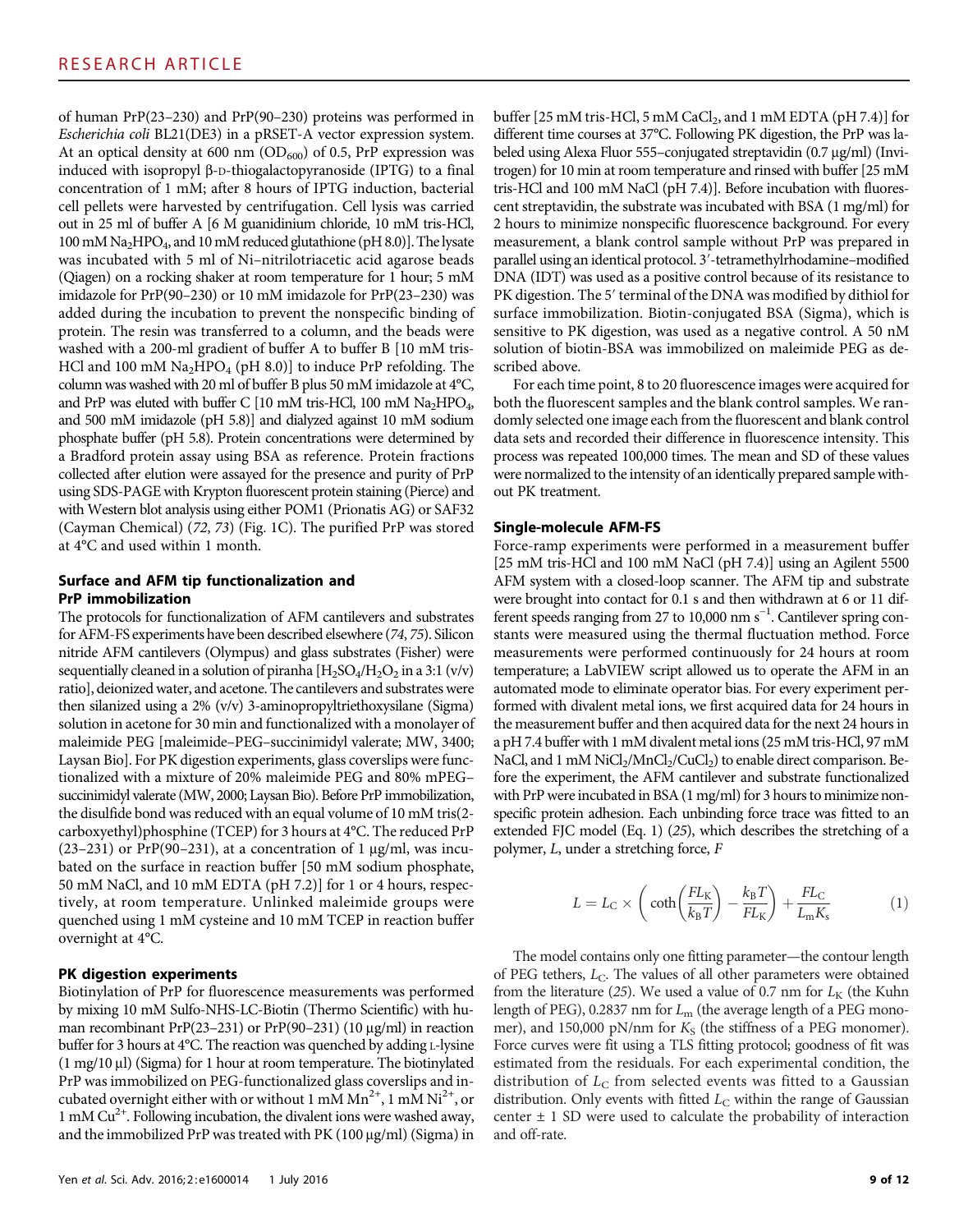## Calculation of relative on-rates

A detailed derivation of the formulas used for the calculation of relative on-rates can be found in the study by Chesla et al. (27). Briefly, the specific binding probability was calculated as  $P_{\text{corrected}} = (P_{\text{m}} - P_{\text{control}})/(1 P_{\text{control}}$ ), where  $P_{\text{m}}$  is the measured binding probability when PrP is immobilized on both tip and substrate and  $P_{\rm control}$  is the measured binding probability when PrP is immobilized only on the substrate. The average number of bonds formed between opposing PrPs during each tip-substrate contact is a function of contact area between the AFM tip and substrate  $A_c$ , the protein density on opposing surfaces  $\rho_a$  and  $\rho_b$ , the contact time t, and the on-rate  $k_{on}$  and the off-rate  $k_{off}$ . Their mathematical relation is given by ln(1 –  $P_{\text{corrected}}$ ) =  $A_c \rho_a \rho_b$  (1 –  $e^{-koff t}$ )  $k_{on}/k_{off} \cong A_c \rho_a \rho_b t k_{on}$ . Assuming that  $A_c$ ,  $\rho_a$ , and  $\rho_b$  are fixed, the on-rate  $k_{on}$  is proportional to  $-\ln(1 - P_{corrected})$ .

#### RT-QuIC assay

PrP seeds for the RT-QuIC assay were created by incubating  $6 \mu M$  PrP with 10  $\mu$ M divalent metal ions (NiCl<sub>2</sub>/MnCl<sub>2</sub>/CuCl<sub>2</sub>) in ThT assay buffer  $[20 \text{ mM tris-HCl}, 150 \text{ mM NaCl}, \text{ and } 10 \mu \text{M ThT (pH 7.4)}].$ The sample was incubated in a Cytation3 multimode microplate reader (BioTek) at 37°C for 64 to 95 hours with continuous cycles of 1-min shaking alternating with 1-min resting periods. The formation of prion seeds was detected as an increase in ThT fluorescence intensity, which was measured every 15 min. Seeds were created with three replicates for each condition. The PrP(23–230) seeds were serially diluted to a final amount of 1.5 ng, 150 pg, 15 pg, 1.5 pg, or 150 fg in 10  $\mu$ l of buffer [20 mM tris-HCl and 150 mM NaCl (pH 7.4)]. Reactions were prepared in a black, 96-well, optical-bottomed plate (Nunc) with 90 µl of RT-QuIC master mix [final concentration of 20 mM tris-HCl, 150 mM NaCl,  $10 \mu$ M ThT, 1 mM EDTA, and 6  $\mu$ M recombinant human PrP(23–230) ( $pH$  7.4)], and then 10  $\mu$ l of seeds was loaded into wells. Sealed plates were inserted into a Cytation3 multimode microplate reader, incubated at 37°C, and shaken intermittently (1-min shake–1-min rest cycle) at 807 cpm in a double orbital configuration for 71 to 95 hours. ThT fluorescence was recorded every 15 min throughout the experiment. In each experiment, three to five replicates of blank samples [150 mM NaCl, 10  $\mu$ M ThT, 1 mM EDTA, and 20 mM tris-HCl (pH 7.4)] were used. Experimental samples using seeds generated in either  $NiCl<sub>2</sub>/MnCl<sub>2</sub>$  or  $CuCl<sub>2</sub>$  were examined in the RT-QuIC assay with four and five replicates, respectively. For the same seeding condition, fluorescence intensity was averaged across three to five replicates, followed by baseline subtraction and robust, locally weighted scatterplot smoothing. The duration of  $T_{\text{th}}$  was determined from the point where the ThT fluorescence intensity first reached a threshold value, where the presence of amyloid can be detected (31). This threshold was defined as five times the SD of the fluorescence intensity from blank samples. The SEM of  $T_{\text{th}}$  was calculated using a bootstrap with replacement protocol.

#### Organotypic slice culture assay and analysis

All procedures involving animal handling were approved by the Institutional Animal Care and Use Committee at Iowa State University and conducted in compliance with Association for Assessment and Accreditation of Laboratory Animal Care accreditation. Organotypic slice cultures were prepared as previously described with some modifications (34, 55). Briefly, 9- to 12-day-old C57BL/6 pups were anesthetized using isoflurane, and after decapitation, brains were quickly removed and brain blocks were prepared in 2% (w/v) low–melting point agarose (Invitrogen 15517–022) in Hanks' balanced salt solution. Once the agarose was

cooled on ice, 350-µm-thick cortical-striatal slices were prepared using a Compresstome VF300 microtome (Precisionary Instruments Inc.). Slices were transferred to Millicell CM Biopore PTFE membrane inserts (Millipore PICM03050) and maintained in slice culture medium (50% minimum essential medium, 25% Basal Eagle medium, 25% horse serum, and 0.65% glucose supplemented with penicillin/streptomycin and GlutaMAX) in a humidified 37°C incubator with 5%  $CO<sub>2</sub>$  and 95% air for 7 days. The PrP(23–230) seeds used in the organotypic assay were prepared similarly to seeds used in the RT-QuIC assay except that ThT was not used in the buffer. Seed materials were incubated and shaken using a thermomixer under the same conditions as the ThT assay either in the presence (PrP-Cu<sup>2</sup>) or in the absence (PrP-no metal) of  $Cu^{2+}$ ions. A separate ThT assay was carried out in parallel to monitor seed formation. The formation of  $PrP$ –no metal and  $PrP$ -Cu<sup>2+</sup> seeds was terminated upon observing the increase of ThT fluorescence in the ThT assay. After 1 week, organotypic slice cultures were exposed to  $10 \mu l$  of the seed in 1 ml of slice culture medium for 48 hours, and 90% of the medium was exchanged every other day for another week. At the end of the treatment, slices were collected and washed with phosphatebuffered saline, and whole-cell tissue lysates were prepared using modified radioimmunoprecipitation assay buffer containing protease and phosphatase inhibitor cocktail (Thermo Scientific), as previously described (35, 76–78). Western blot analysis on the lysates was performed using GFAP (1:2000; Millipore), Bax (1:1000; Cell Signaling), or PKC-d (1:1000; Santa Cruz Biotechnology) antibodies. To confirm equal protein loading, blots were reprobed with  $\beta$ -actin (1:15,000; Sigma) antibody.

#### SUPPLEMENTARY MATERIALS

Supplementary material for this article is available at [http://advances.sciencemag.org/cgi/](http://advances.sciencemag.org/cgi/content/full/2/7/e1600014/DC1) [content/full/2/7/e1600014/DC1](http://advances.sciencemag.org/cgi/content/full/2/7/e1600014/DC1)

Supplementary Methods

Supplementary Results

fig. S1. Fluorescence images with different amounts of fluorescent streptavidin on the substrate.

fig. S2. Calibration plot of the number of streptavidin versus fluorescence intensity.

fig. S3. Histogram of unbinding force for PrP(23–231) measured in the absence of divalent ions.

fig. S4. Histogram of unbinding force for PrP(23-231) measured in 1 mM  $Mn^{2+}$ .

fig. S5. Histogram of unbinding force for PrP(23-231) measured in 1 mM  $Ni^{2+}$ .

fig. S6. Histogram of unbinding force for PrP(23–231) measured in 1 mM  $Cu^{2+}$ .

fig. S7. Formation of PrP(23–230) seeds monitored in real time using ThT fluorescence intensity.

fig. S8. No seeds were formed when PrP(90–230) was incubated with divalent metal ions for 84 hours.

fig. S9. Seeding activity of PrP(23-230) seeds generated in 10  $\mu$ M Mn<sup>2+</sup> measured using RT-QuIC. fig. S10. Seeding activity of PrP(23-230) seeds generated in 10  $\mu$ M Ni<sup>2+</sup> measured using RT-QuIC.

fig. S11. Seeding activity of PrP(23-230) seeds generated in 10  $\mu$ M Cu<sup>2+</sup> measured using RT-QuIC. fig. S12. Formation of PrP(23-230) seeds using 1  $\mu$ M Cu<sup>2+</sup> and its corresponding seeding activity.

fig. S13. Upon addition of protein seeds to brain slice cultures, residual copper does not increase levels of PKC- $\delta$  and Bax.

fig. S14. Biotinylation of PrP and functionalization with PEG tethers do not alter sensitivity to PK digestion

fig. S15. PrP(23–230) and PrP(90–230) remain in a native conformation after reduction of disulfide bond and functionalization with PEG tethers.

fig. S16. One-dimensional <sup>1</sup>H-NMR spectra of PrP(23–231) show that the protein is in a natively folded conformation.

fig. S17. One-dimensional <sup>1</sup>H-NMR spectra of PrP(90-231) show that the protein is in a natively folded conformation.

fig. S18. One-dimensional <sup>1</sup>H-NMR spectra of PrP(23-230) show that the protein is in a natively folded conformation.

fig. S19. One-dimensional <sup>1</sup>H-NMR spectra of PrP(90–230) show that the protein is in a natively folded conformation.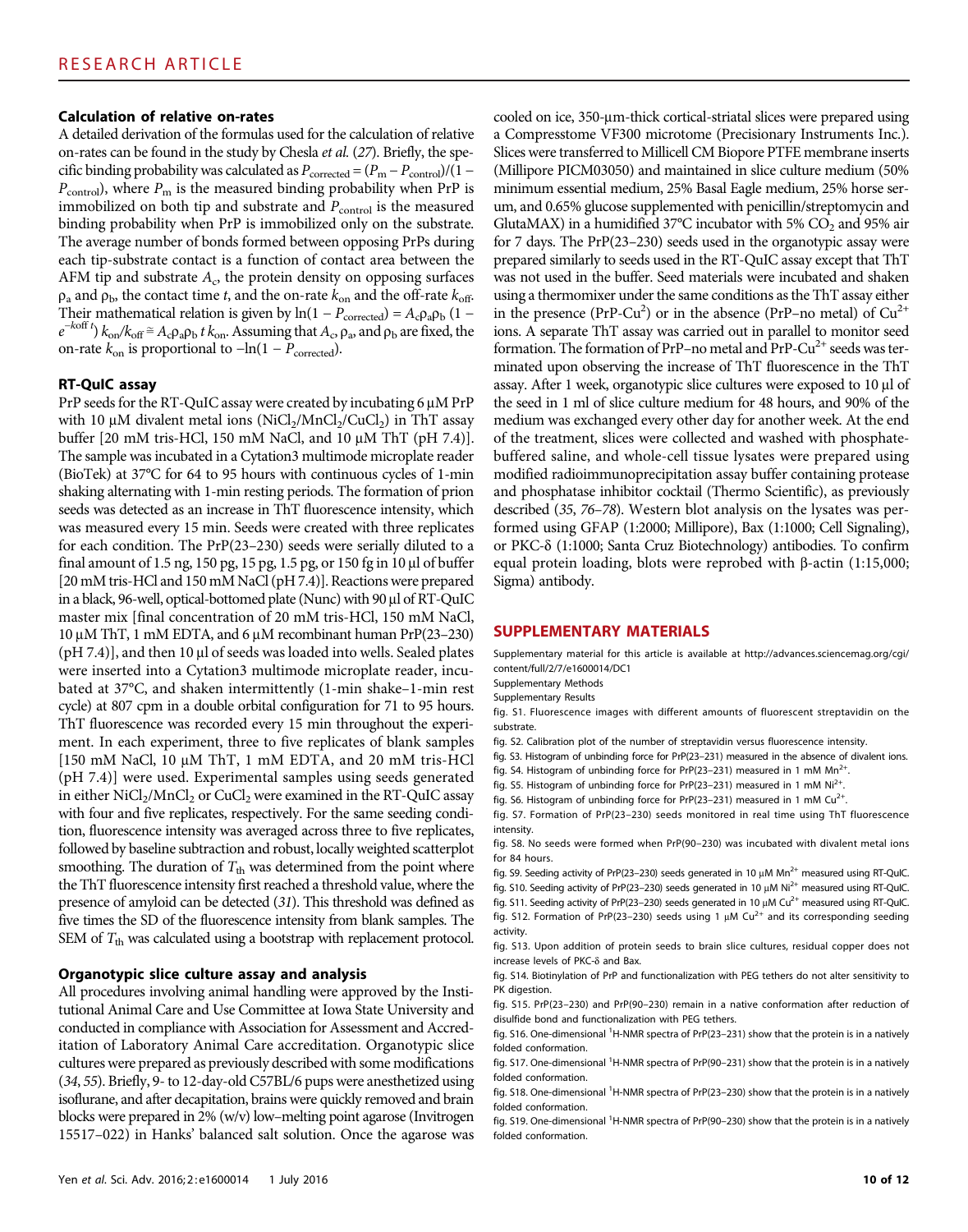fig. S20. One-dimensional <sup>1</sup>H-NMR spectra of PrP(23–230) after disulfide bond reduction show that the protein remains in a natively folded conformation.

fig. S21. One-dimensional <sup>1</sup>H-NMR spectra of PrP(90–230) after disulfide bond reduction show that the protein remains in a natively folded conformation.

fig. S22. One-dimensional <sup>1</sup>H-NMR spectra of PrP(23-230) linked to PEG tethers show that the protein remains in a natively folded conformation.

fig. S23. One-dimensional <sup>1</sup>H-NMR spectra of PrP(90-230) linked to PEG tethers show that the protein remains in a natively folded conformation.

fig. S24. Functionalization with PEG tethers does not alter the thermal stabilities of PrP(23–230) and PrP(90–230).

fig. S25. Reduction of disulfide bond and functionalization with PEG tethers do not cause aggregation of PrP(23–230) and PrP(90–230).

fig. S26. Protein age and the presence of N-terminal His tag do not cause aggregation of PrP(23– 230) and PrP(90–230).

fig. S27. Protein age and the presence of N-terminal His tag do not alter the secondary structure of PrP(23–230) and PrP(90–230).

table S1. Surface density of PrP in PK digestion experiments.

table S2. Off-rate, relative on-rate, and relative association constant ( $K_a$ ) for PrP(23–231) binding.

## REFERENCES AND NOTES

- 1. M. Jucker, L. C. Walker, Self-propagation of pathogenic protein aggregates in neurodegenerative diseases. Nature 501, 45–51 (2013).
- 2. B. Frost, M. I. Diamond, Prion-like mechanisms in neurodegenerative diseases. Nat. Rev. Neurosci. 11, 155–159 (2010).
- 3. R. Riek, S. Hornemann, G. Wider, M. Billeter, R. Glockshuber, K. Wüthrich, NMR structure of the mouse prion protein domain PrP(121–231). Nature 382, 180–182 (1996).
- 4. R. Zahn, A. Liu, T. Lührs, R. Riek, C. von Schroetter, F. López García, M. Billeter, L. Calzolai, G. Wider, K. Wüthrich, NMR solution structure of the human prion protein. Proc. Natl. Acad. Sci. U.S.A. 97, 145–150 (2000).
- 5. S. Hornemann, C. Schorn, K. Wüthrich, NMR structure of the bovine prion protein isolated from healthy calf brains. EMBO Rep. 5, 1159–1164 (2004).
- 6. D. G. Donne, J. H. Viles, D. Groth, I. Mehlhorn, T. L. James, F. E. Cohen, S. B. Prusiner, P. E. Wright, H. J. Dyson, Structure of the recombinant full-length hamster prion protein PrP(29-231): The N terminus is highly flexible. Proc. Natl. Acad. Sci. U.S.A. 94, 13452-13457 (1997).
- 7. G. S. Jackson, I. Murray, L. L. P. Hosszu, N. Gibbs, J. P. Waltho, A. R. Clarke, J. Collinge, Location and properties of metal-binding sites on the human prion protein. Proc. Natl. Acad. Sci. U.S.A. 98, 8531–8535 (2001).
- 8. E. D. Walter, D. J. Stevens, M. P. Visconte, G. L. Millhauser, The prion protein is a combined zinc and copper binding protein:  $Zn^{2+}$  alters the distribution of  $Cu^{2+}$  coordination modes. J. Am. Chem. Soc. 129, 15440–15441 (2007).
- 9. D. R. Brown, K. Qin, J. W. Herms, A. Madlung, J. Manson, R. Strome, P. E. Fraser, T. Kruck, A. von Bohlen, W. Schulz-Schaeffer, A. Giese, D. Westaway, H. Kretzschmar, The cellular prion protein binds copper in vivo. Nature 390, 684-687 (1997).
- 10. C. S. Burns, E. Aronoff-Spencer, G. Legname, S. B. Prusiner, W. E. Antholine, G. J. Gerfen, J. Peisach, G. L. Millhauser, Copper coordination in the full-length, recombinant prion protein. Biochemistry 42, 6794-6803 (2003).
- 11. S. S. Leal, H. M. Botelho, C. M. Gomes, Metal ions as modulators of protein conformation and misfolding in neurodegeneration. Coord. Chem. Rev. 256, 2253–2270 (2012).
- 12. K. Qin, D.-S. Yang, Y. Yang, M. A. Chishti, L.-J. Meng, H. A. Kretzschmar, C. M. Yip, P. E. Fraser, D. Westaway, Copper(II)-induced conformational changes and protease resistance in recombinant and cellular PrP. Effect of protein age and deamidation. J. Biol. Chem. 275, 19121–19131 (2000).
- 13. B.-S. Wong, C. Vénien-Bryan, R. A. Williamson, D. R. Burton, P. Gambetti, M.-S. Sy, D. R. Brown, I. M. Jones, Copper refolding of prion protein. Biochem. Biophys. Res. Commun. 276, 1217–1224 (2000).
- 14. R. A. Moore, C. Herzog, J. Errett, D. A. Kocisko, K. M. Arnold, S. F. Hayes, S. A. Priola, Octapeptide repeat insertions increase the rate of protease-resistant prion protein formation. Protein Sci. 15, 609-619 (2006).
- 15. S. Yu, S. Yin, N. Pham, P. Wong, S.-C. Kang, R. B. Petersen, C. Li, M.-S. Sy, Ligand binding promotes prion protein aggregation—Role of the octapeptide repeats. FEBS J. 275, 5564–5575 (2008).
- 16. B. Caughey, G. S. Baron, B. Chesebro, M. Jeffrey, Getting a grip on prions: Oligomers, amyloids, and pathological membrane interactions. Annu. Rev. Biochem. 78, 177–204 (2009).
- 17. R. Atarashi, R. A. Moore, V. L. Sim, A. G. Hughson, D. W. Dorward, H. A. Onwubiko, S. A. Priola, B. Caughey, Ultrasensitive detection of scrapie prion protein using seeded conversion of recombinant prion protein. Nat. Methods 4, 645–650 (2007).
- 18. J. Collinge, A. R. Clarke, A general model of prion strains and their pathogenicity. Science 318, 930–936 (2007).
- 19. B. Oesch, D. Westaway, M. Wälchli, M. P. McKinley, S. B. H. Kent, R. Aebersold, R. A. Barry, P. Tempst, D. B. Teplow, L. E. Hood, S. B. Prusiner, C. Weissmann, A cellular gene encodes scrapie PrP 27-30 protein. Cell 40, 735–746 (1985).
- 20. J. R. Silveira, G. J. Raymond, A. G. Hughson, R. E. Race, V. L. Sim, S. F. Hayes, B. Caughey, The most infectious prion protein particles. Nature 437, 257–261 (2005).
- 21. E. L. Florin, V. T. Moy, H. E. Gaub, Adhesion forces between individual ligand-receptor pairs. Science 264, 415-417 (1994).
- 22. P. Hinterdorfer, W. Baumgartner, H. J. Gruber, K. Schilcher, H. Schindler, Detection and localization of individual antibody-antigen recognition events by atomic force microscopy. Proc. Natl. Acad. Sci. U.S.A. 93, 3477–3481 (1996).
- 23. B.-H. Kim, N. Y. Palermo, S. Lovas, T. Zaikova, J. F. W. Keana, Y. L. Lyubchenko, Single-molecule atomic force microscopy force spectroscopy study of A $\beta$ -40 interactions. Biochemistry 50, 5154–5162 (2011).
- 24. R. Hervás, J. Oroz, A. Galera-Prat, O. Goñi, A. Valbuena, A. M. Vera, À. Gómez-Sicilia, F. Losada-Urzáiz, V. N. Uversky, M. Menéndez, D. V. Laurents, M. Bruix, M. Carrión-Vázquez, Common features at the start of the neurodegeneration cascade. PLOS Biol. 10, e1001335 (2012).
- 25. F. Oesterhelt, M. Rief, H. E. Gaub, Single molecule force spectroscopy by AFM indicates helical structure of poly(ethylene-glycol) in water. New J. Phys. 1, 1998-1999 (1999).
- 26. T. A. Sulchek, R. W. Friddle, K. Langry, E. Y. Lau, H. Albrecht, T. V. Ratto, S. J. DeNardo, M. E. Colvin, A. Noy, Dynamic force spectroscopy of parallel individual Mucin1–antibody bonds. Proc. Natl. Acad. Sci. U.S.A. 102, 16638–16643 (2005).
- 27. S. E. Chesla, P. Selvaraj, C. Zhu, Measuring two-dimensional receptor-ligand binding kinetics by micropipette. Biophys. J. 75, 1553–1572 (1998).
- 28. E. Evans, K. Ritchie, Dynamic strength of molecular adhesion bonds. Biophys. J. 72, 1541–1555 (1997).
- 29. O. V. Bocharova, L. Breydo, V. V. Salnikov, I. V. Baskakov, Copper(II) inhibits in vitro conversion of prion protein into amyloid fibrils. Biochemistry 44, 6776–6787 (2005).
- 30. S. I. A. Cohen, M. Vendruscolo, M. E. Welland, C. M. Dobson, E. M. Terentjev, T. P. J. Knowles, Nucleated polymerization with secondary pathways. I. Time evolution of the principal moments. J. Chem. Phys. 135, 065105 (2011).
- 31. D. M. Henderson, K. A. Davenport, N. J. Haley, N. D. Denkers, C. K. Mathiason, E. A. Hoover, Quantitative assessment of prion infectivity in tissues and body fluids by real-time quakinginduced conversion. J. Gen. Virol. 96, 210–219 (2015).
- 32. M. Alfa Cissé, K. Louis, U. Braun, B. Mari, M. Leitges, B. E. Slack, A. Fisher, P. Auberger, F. Checler, B. Vincent, Isoform-specific contribution of protein kinase C to prion processing. Mol. Cell. Neurosci. 39, 400–410 (2008).
- 33. F. Ciccocioppo, P. Lanuti, M. Marchisio, F. Gambi, E. Santavenere, L. Pierdomenico, A. Bascelli, L. Velluto, D. Gambi, S. Miscia, Expression and phosphorylation of protein kinase C isoforms in  $AB_{1-42}$  activated T lymphocytes from Alzheimer's disease. Int. J. Immunopathol. Pharmacol. 21, 23–33 (2008).
- 34. D. S. Harischandra, N. Kondru, D. Martin, A. Kanthasamy, H. Jin, V. Anantharam, A. G. Kanthasamy, Role of proteolytic activation of protein kinase  $C\delta$  in the pathogenesis of prion disease. Prion 8, 143–153 (2014).
- 35. H. Jin, A. Kanthasamy, D. S. Harischandra, N. Kondru, A. Ghosh, N. Panicker, V. Anantharam, A. Rana, A. G. Kanthasamy, Histone hyperacetylation up-regulates protein kinase Co in dopaminergic neurons to induce cell death: Relevance to epigenetic mechanisms of neurodegeneration in Parkinson disease. J. Biol. Chem. 289, 34743–34767 (2014).
- 36. N. D. Younan, M. Klewpatinond, P. Davies, A. V. Ruban, D. R. Brown, J. H. Viles, Copper(II) induced secondary structure changes and reduced folding stability of the prion protein. J. Mol. Biol. 410, 369-382 (2011).
- 37. W. Swietnicki, M. Morillas, S. G. Chen, P. Gambetti, W. K. Surewicz, Aggregation and fibrillization of the recombinant human prion protein huPrP90-231. Biochemistry 39, 424–431 (2000).
- 38. L. A. Stone, G. S. Jackson, J. Collinge, J. D. F. Wadsworth, A. R. Clarke, Inhibition of proteinase K activity by copper(II) ions. Biochemistry 46, 245–252 (2007).
- 39. S. B. Prusiner, D. C. Bolton, D. F. Groth, K. A. Bowman, S. P. Cochran, M. P. McKinley, Further purification and characterization of scrapie prions. Biochemistry 21, 6942–6950 (1982).
- 40. S. B. Prusiner, D. F. Groth, D. C. Bolton, S. B. Kent, L. E. Hood, Purification and structural studies of a major scrapie prion protein. Cell 38, 127–134 (1984).
- 41. S. Supattapone, P. Bosque, T. Muramoto, H. Wille, C. Aagaard, D. Peretz, H.-O. B. Nguyen, C. Heinrich, M. Torchia, J. Safar, F. E. Cohen, S. J. DeArmond, S. B. Prusiner, M. Scott, Prion protein of 106 residues creates an artificial transmission barrier for prion replication in transgenic mice. Cell 96, 869-878 (1999).
- 42. E. Quaglio, R. Chiesa, D. A. Harris, Copper converts the cellular prion protein into a proteaseresistant species that is distinct from scrapie isoform. J. Biol. Chem. 276, 11432–11438 (2001).
- 43. S. Supattapone, T. Muramoto, G. Legname, I. Mehlhorn, F. E. Cohen, S. J. DeArmond, S. B. Prusiner, M. R. Scott, Identification of two prion protein regions that modify scrapie incubation time. J. Virol. 75, 1408–1413 (2001).